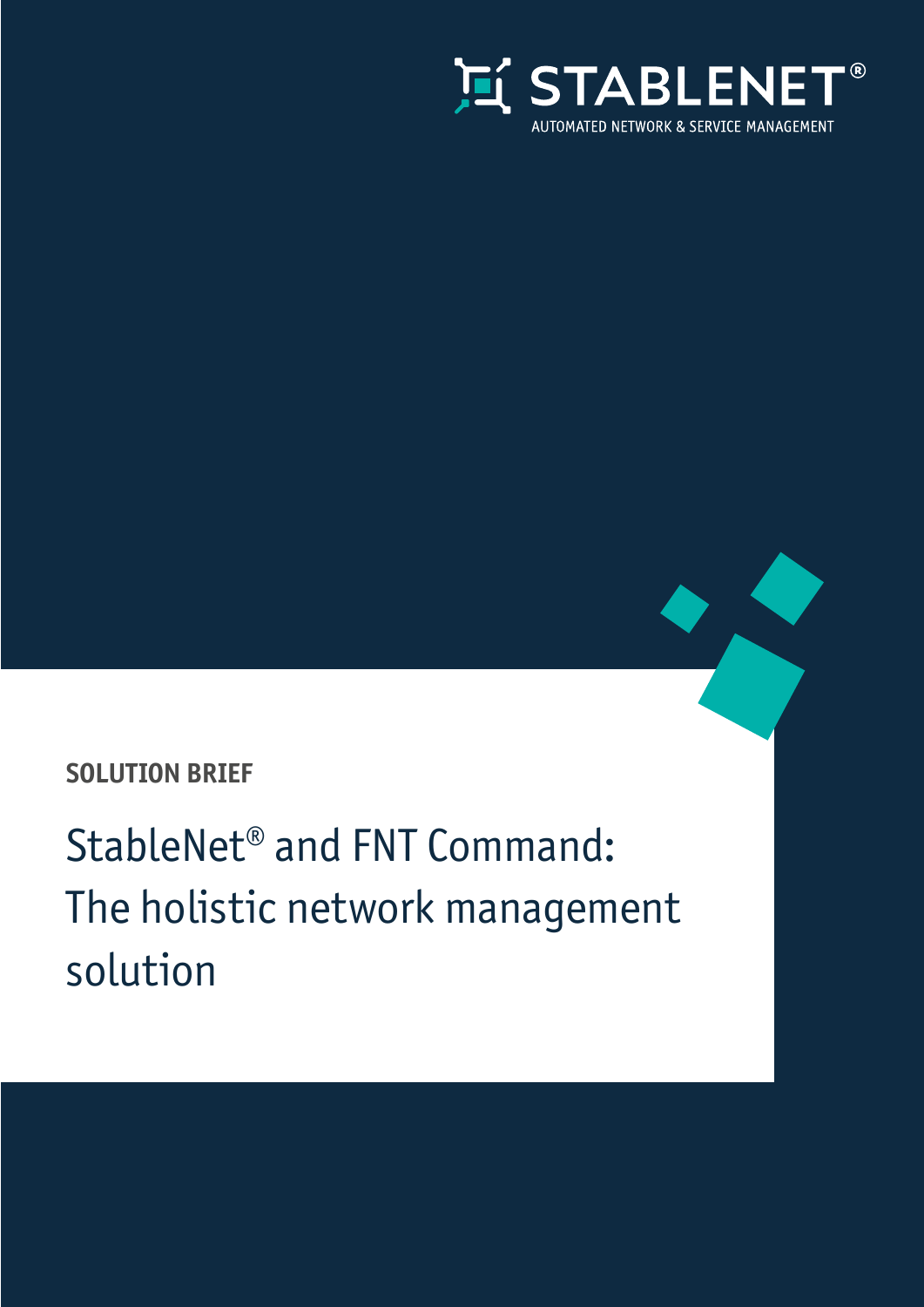# **Increasing Complexity in the Network Infrastructure**

Digitization, networking and automation are the primary challenges that are facing companies, institutions and organization across the globe. For many, the goal is to automate processes and services as much as possible to facilitate planning, managing, and monitoring networks and services for increased quality and reliability, while simultaneously reducing costs. Private households are also steadily increasing their number of networked devices due to the growing popularity of IoT devices and smart home technologies.

The rapid growth of networking goes hand in hand with the increasing complexity of the digital infrastructure. More and more devices from different manufacturers with a wide variety of hardware and software are being networked and must communicate with each

other seamlessly. The trouble-free functioning of this infrastructure has become a prerequisite for smooth operations.

From planning and administration to production and the delivery of products and services to the end customer, automated access to relevant data in real time is now a prerequisite in order to manage processes efficiently. The expansion of the necessary infrastructure and the automation of the corresponding management and maintenance processes are therefore of strategic importance for companies in order to survive and succeed in a global marketplace.

# **Managing Complex Network Infrastructures Effectively**

The increasing complexity of the infrastructure and the parallel rise in the volume of data flows require powerful management tools for planning and growth. With the radical increase in networking demands, an efficient underlying infrastructure is becoming more and more important.

Failures of individual devices or services can quickly cascade and cause serious problems and high costs, as other processes and further infrastructure components depend on them to function. In addition, downtime can negatively impact the company's image, jeopardizing existing contracts along with the acquisition of new customers.

Since problems and disruptions can never be completely avoided, it is all the more important to be able to respond to them as quickly and effectively as possible. Powerful network management tools enable rapid localization and identification of the affected components in the event of a fault and can minimize the mean time to repair (MTTR) with automated processes. This significantly reduces the man-hours required and drastically shortens downtimes

Such tools also enable a detailed and automatically generated depiction of the existing network infrastructure, with a comprehensive overview of the geo-data, configurations and maintenance intervals of the individual components and devices. This allows for effective planning of future changes and extensions to the infrastructure. Furthermore, in the case of mergers and acquisitions, a cost-effective consolidation of several networks is made possible while avoiding redundancies.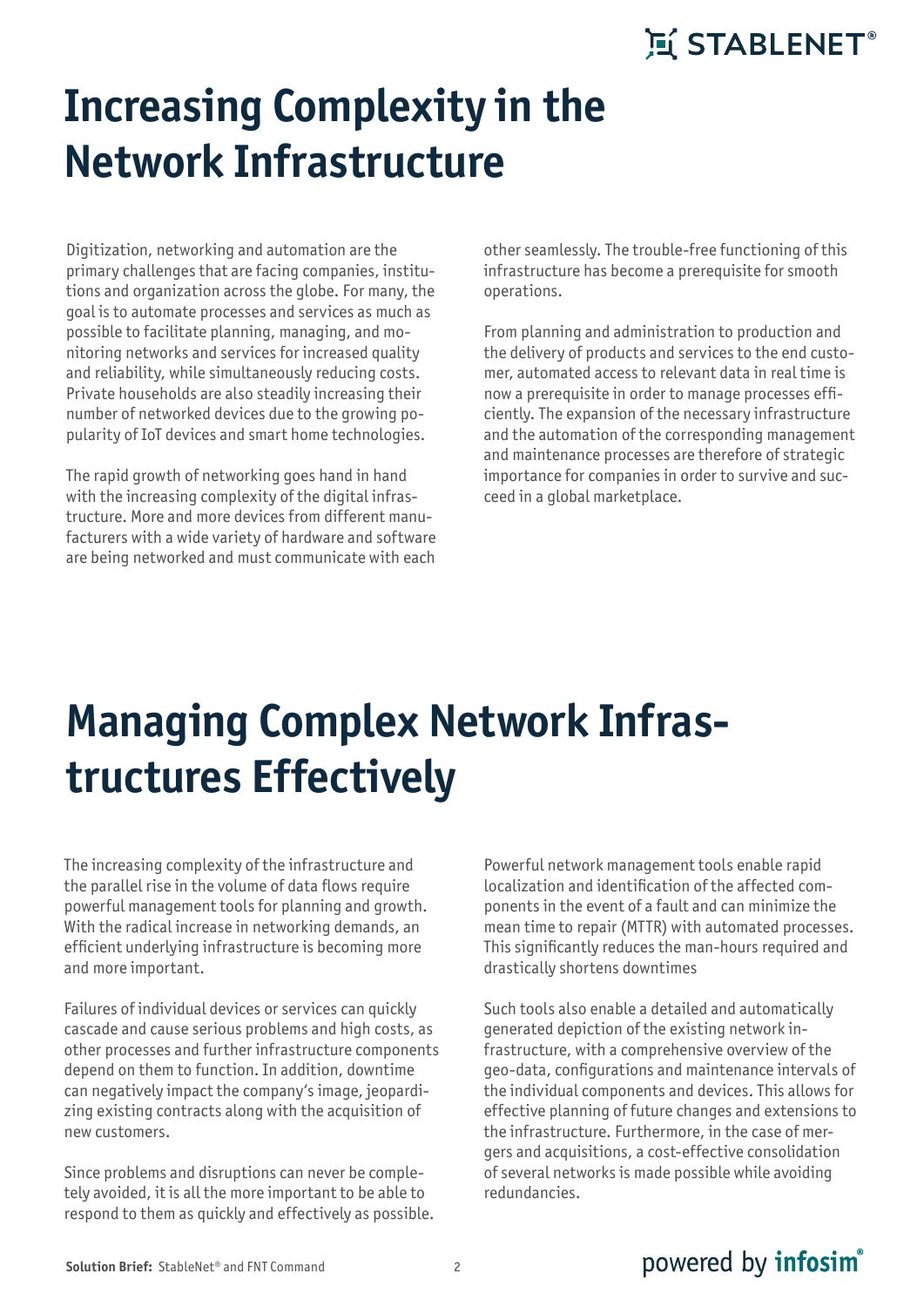# **Advantages of the complete solution with StableNet® and FNT Command**

### **Smooth communication through the bidirectional interface**

The combined use of StableNet® and the FNT Command Platform allows the strengths of both products to be combined into a holistic network management solution. Thanks to the specially developed bidirectional interface, the products communicate smoothly with each other and enable a seamless overview of the device infrastructure.

#### **Optimal distribution of tasks**

While StableNet® (which includes Inventory, Configuration, Fault and Performance Management) is responsible for the device infrastructure, FNT Command enables efficient management of the entire IT and network infrastructure and creates transparency.

### **Discover devices automatically using the Discovery function**

The powerful discovery feature of StableNet® not only enables fast and automated discovery of devices on the network using traditional monitoring protocols (SNMP, ICMP, WMI, etc.), but is also customizable via eXtensible Markup Language (XML) to meet specific needs and requirements.

Automated XML Discovery can be used to automatically detect all devices in the assigned network with preconfigured settings as an out-of-the-box solution. An inventory list and a measurement tree, as well as connections between devices, sensor measurements and preconfigured alarm thresholds are created in order to facilitate the multiple use cases.



Fig. 1: XML Discovery Engine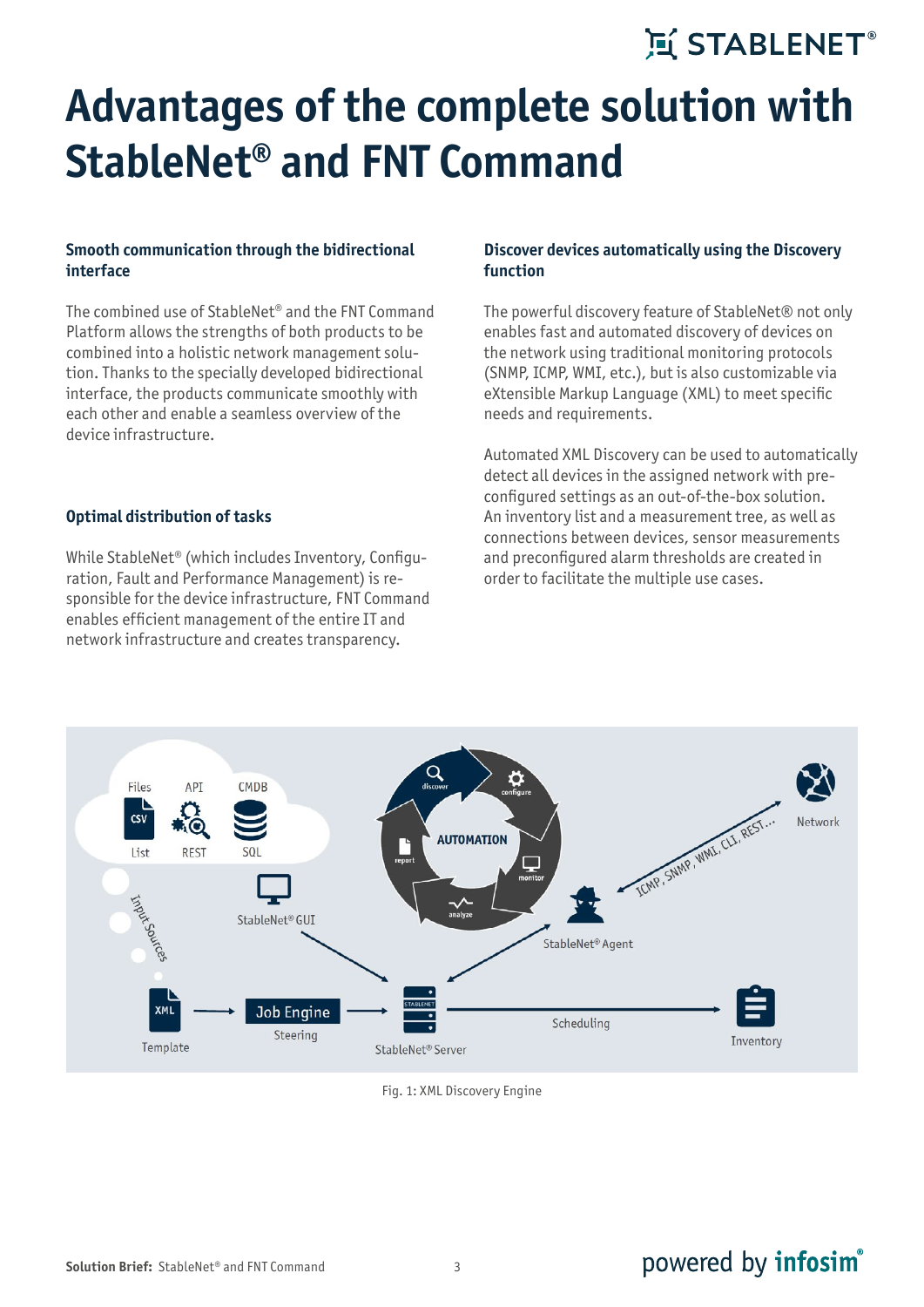### **Advanced XML Configuration**

If a solution tailored to your own use case is required, the automated data and information collection can be customized with the Advanced XML Configuration. Individualized pre- and post-filters can be created as blocks in the XML template, e.g. to access only certain devices, to perform different measurements (IP SLA, Netflow, Interface, Script, etc.) or to define individual maintenance intervals.

The bidirectional interface ensures the automated import and alignment of chassis (routers, switches, load balancers, etc.), modules, sub-modules and physical ports. The devices detected with StableNet® can thus be assigned to their respective zones (e.g. campus, building, floor, room, DP cabinet) in the infrastructure repository of the FNT Command Platform and supplemented with further organizational information (responsible persons, contracts, etc.).

### **Detect and handle discrepancies in the network automatically**

When imports into the repository take place using the target/actual comparison functionality of the FNT Command Platform, discrepancies between the documented target inventory and the detection of the physical reality in the network can be identified and dealt with easily and automatically.

This means that any problems that occur regarding the function and configuration of individual devices can be localized quickly and remedied swiftly using automated processes. Error messages can be sent automatically to affected service and management teams, or faulty configurations can be reset to automatically created backups.

#### **Cost savings and a more secure network**

As a result, considerable savings can be achieved in the time spent on work and downtime can be drastically reduced. The minimized downtime increases customer satisfaction and helps to maximize profits. In addition, the planning of future expansion or conversion measures is greatly simplified with Stable-Net® and the FNT Command Platform, since complete documentation of the current status can be accessed at any time and planned changes can be displayed in parallel to ongoing operations with the help of graphical interfaces.

| I STABLENET <sup>®</sup> Template Editor<br>$\equiv$    | д                                                                                                                                                                                                                                                                                                                         |
|---------------------------------------------------------|---------------------------------------------------------------------------------------------------------------------------------------------------------------------------------------------------------------------------------------------------------------------------------------------------------------------------|
| Agents                                                  | Select a Template type<br>٠<br><b>Discovery Files</b>                                                                                                                                                                                                                                                                     |
| Inventory<br>Overview                                   | $\overline{\mathbf{v}}$<br>Select a Template<br>discover_routerlab.xml                                                                                                                                                                                                                                                    |
| Device Dashboard<br><b>Device Analyzer</b>              | 1 xml version="1.0" encoding="UTF-8"?<br>2 <discover <br="" xmlns="http://www.infosim.net/autoconf/" xmlns:xsi="http://www.w3.org/2001/XMLSchema-instance">3 xsi:schemaLocation="http://www.infosim.net/autoconf/ http://xml.infosim.net/schema/autoconf.xsd"&gt;</discover>                                              |
| Device Geo Map<br>Reporting                             | 5 Discovery Properties<br>6 <properties>&lt;&gt;</properties><br>116 Automeasure Properties<br>Þ<br>* 117 <properties>&lt;&gt;</properties>                                                                                                                                                                               |
| <b>Weather Maps</b><br>Network Configuration & Change ▶ | 223<br>٠<br>$-224$<br><device file="discover routerlab.csv" fileencoding="UTF-8"><br/><tagimport column="city" tagcategory="City"></tagimport><br/>225</device>                                                                                                                                                           |
| Management<br><b>Template Management</b>                | <tagimport tagcategory="UseCase Device" value="Inventory"></tagimport><br>226<br>227<br><tagimport tagcategory="Category" value="Routerlab"></tagimport><br>228<br>Create measurements<br>229<br>$\langle$ device><br>230<br>231<br>$\langle$ in<br>232<br><inputs></inputs><br>233 < I<br><interface></interface><br>234 |
|                                                         | <b>Validate Template</b><br>Auto-validation<br><b>Discard</b><br><b>Save</b>                                                                                                                                                                                                                                              |

Fig. 2: XML Discovery in the StableNet® Web Portal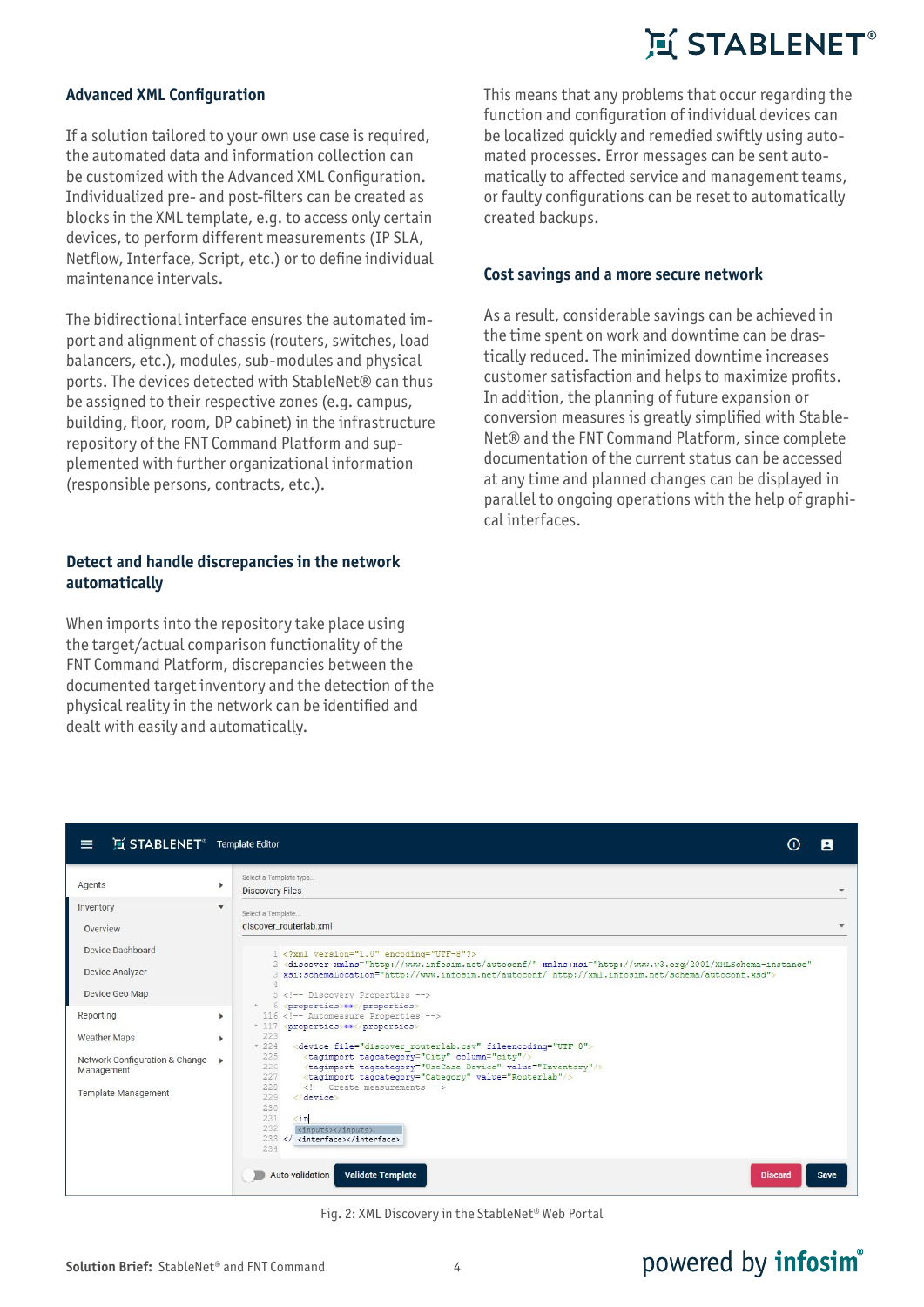# **What StableNet® offers**

As a vendor-independent network and service management platform, StableNet® is based on a uniform data structure.

This means that even large multi-vendor environments, which are growing rapidly due to NFV, SDN, BYOD and IoT, can be managed efficiently by the user with just a single platform and with the help of automated processes.

Unlike traditional OSS/BSS and IT & Service Management systems, StableNet®'s 4-in-1 solution enables deployment on multi-tenant, multi-customer and dedicated platforms and scales easily in highly dynamic flex-compute environments. As an Automated Network & Service Management platform, StableNet® is built on four pillars:



Fig. 3: The four pillars of StableNet®

### **Automation**

StableNet® delivers optimized automation workflows with immediate results, without the need for extensive upfront programming investments. In addition, the purpose-built platform offers great flexibility in customizing a specific implementation, meeting the requirements for seamless integration into current OSS/BSS environments. Particularly in the case of recurring tasks, StableNet® can save considerable time and - in conjunction with the consolidation of functionalities - significantly reduce costs (OPEX and CAPEX).

#### **Inventory Automation**

XML Re-/discovery, auto-measurement, tag and monitor generation, systemwide meta data/tagging for filtering, dynamic weather map creation with measurement context enrichment etc.

**Reporting Automation**  Network status visualization, custom dashboard creation, report distributions, reporting server for data replication, backup and analysis etc.



#### **Compliance & Analysis Automation**

EoX and CVE compliance tracking, policy checks, benchmarking and trending, aggregated data views, advanced filtering and alarm processing, Network/Service Analyzer and OSI layer modeling, etc.

Fig. 4: Automation in StableNet®

### powered by **infosim**<sup>®</sup>

**Monitoring Automation** 

filtering, SNMP trap triggers etc.

KPI/SLA and flow monitoring, tag tree filtering, performance triggered actions, root cause analysis, scalable alarm handling, derived rule generation, distributed syslog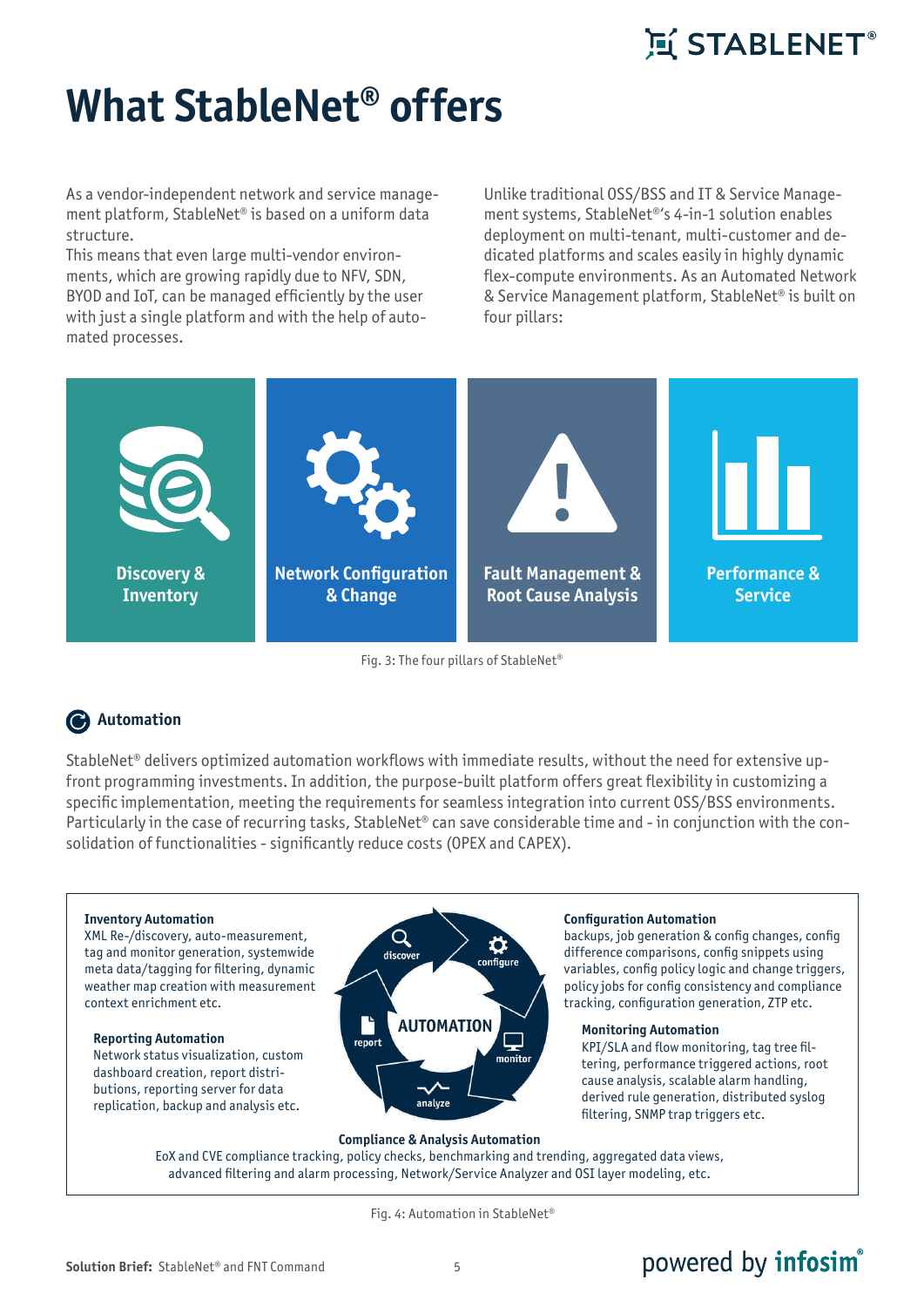### **The Key Benefits of StableNet® are:**

### Consolidation

An effective, easy-to-use platform for Discovery & Inventory, Fault, Performance and Configuration Management with a unified data structure.

### $\blacksquare$  Scalability

With its flexible framework, StableNet® can scale to any size network. This enables not only rapid growth, but also the ability to handle a proliferation of IoT devices

### Customization

Enables high flexibility and easy integration of a large number of third-party systems (southbound and northbound). Dashboards are customizable and data visualization, reporting and more can be flexibly adapted to individual needs.



Fig. 5: The Automated Network & Service Management solution StableNet® works across vendors, across technologies, across silos and across applications

#### **StableNet® is available in two versions: StableNet® Telco** for Telecom Operators & ISPs and **StableNet® Enterprise** for IT & Managed Service Providers

StableNet® Telco is an area-wide, unified management solution and enables: Quad-play, Mobile, High-speed Internet, VoIP (IPT, IPCC), IPTV across Carrier Ethernet, Metro Ethernet, MPLS, L2/L3 VPNs, multi-customer VRFs, Cloud and FTTx environments. IPv4 and IPv6 are fully supported.

StableNet® Enterprise is an advanced, unified and scalable network management solution for end-toend management of medium to large mission-critical IT-supported networks, with rich dashboards and detailed service views focused on both network and application services.

#### **Solution Brief:** StableNet<sup>®</sup> and FNT Command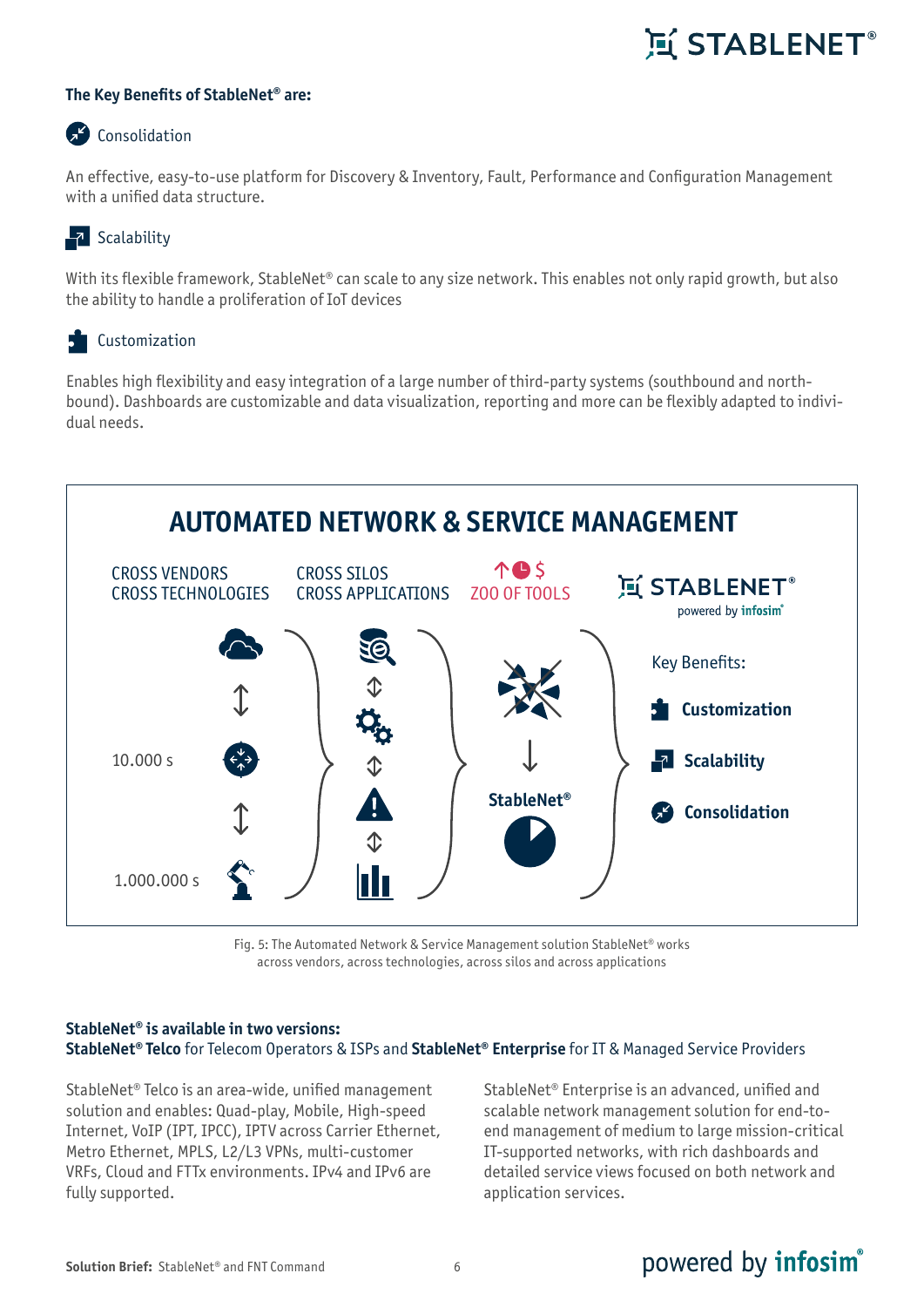

# **What FNT offers**

The FNT Command Platform enables companies to record all assets relevant to IT and network infrastructure and their connectivity via multiple interfaces and display them in one interface. This includes building infrastructure (power, cooling, floor space), IT infrastructure (networks, servers, storage - virtual and physical, on-premises and in the cloud), connectivity (physical cabling infrastructure, logical circuits/ bandwidth) and the services on which they are based (software, applications).

This detailed overview of the "as-is" situation is not only useful for operations, but also for planning changes so that the impact can be assessed in advance. For example, IT managers can visualize the information stored in a central database and simulate effects on services and customers.

This is made possible by comprehensive resource management based on a uniform and integrated data model. It shows all physical and virtual assets along with their dependencies - regardless of manufacturer and technology. Physical, logical and virtual resources at different locations can be linked to create fully redundant paths between the edge and the data center, for example.

The solution is based on a single information database that automatically updates as changes occur.



Fig. 6: From the location to the business service:

A central documentation tool shows all assets and dependencies in the IT infrastructure

### **Efficient management of the cable infrastructure**

One area in which the FNT Command Platform really shines is as a modern cable management solution. It can be used to document, plan and manage any internal IT network, cable as well as network infrastructures belonging to Inside Plant Management. Extensive telecommunications or broadband networks (such as FTTx) in the wide area, urban and access sectors can be mapped just as easily in Outside Plant Management.

All types of network topologies, from fiber optic and copper networks including all deployed technologies, are described using geo-referenced representation in FNT GeoMaps or by means of schematic network plans via network spiders. FNT's Cable Management solution enables complete transparency of the entire network, allowing even complex infrastructures to be managed with relative ease.

#### **Solution Brief:** StableNet<sup>®</sup> and FNT Command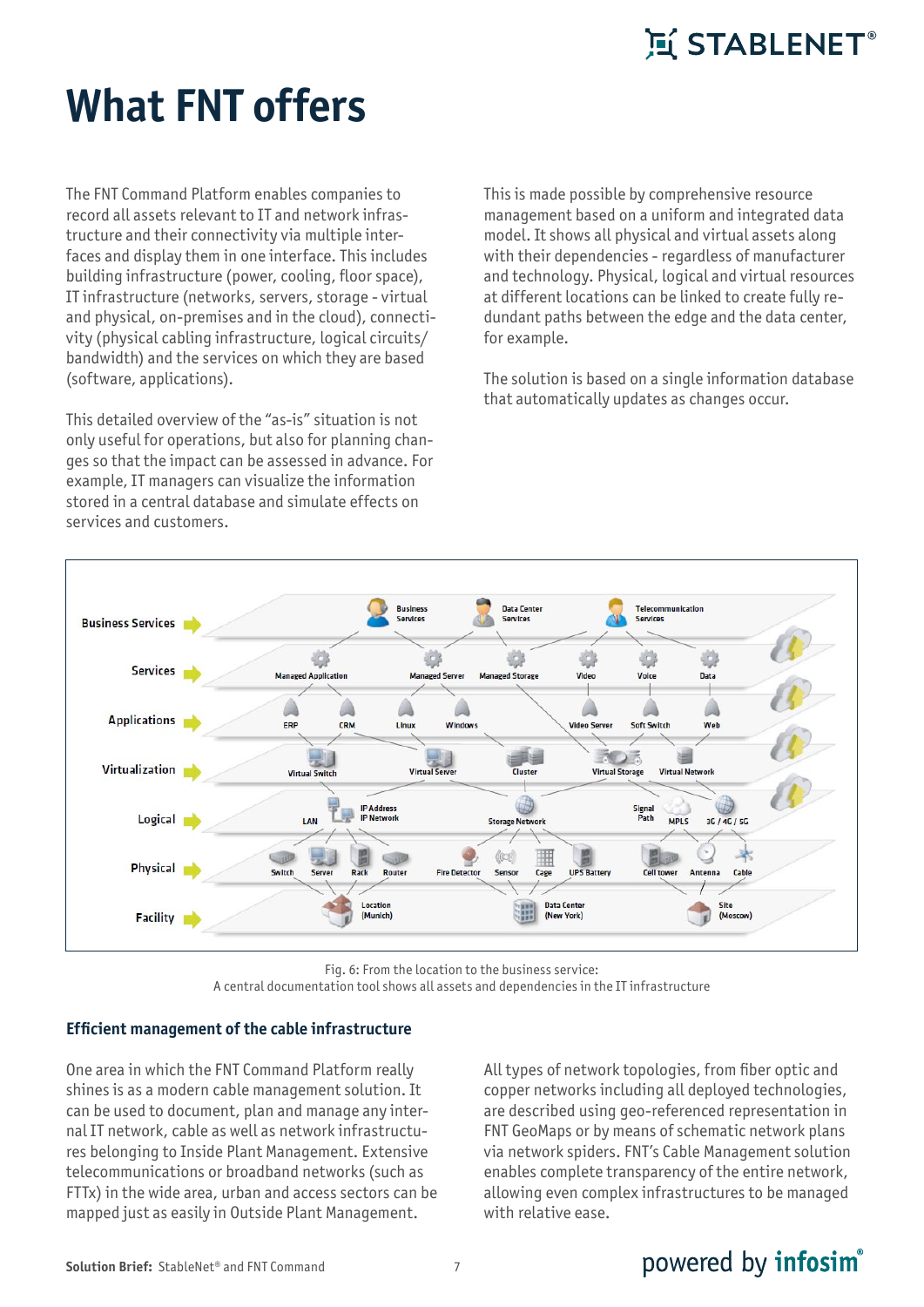# **互 STABLENET**®



Fig. 7: Networks can be georeferenced with FNT GeoMaps.

Linking geo-information with network infrastructure details allows better decisions regarding network capacity, rollout strategies and routing redundancy, as well as improved operational prioritization.



Fig. 8: Photorealistic representation of network cabinets including the equipped devices. The assignment of ports (cables plugged in, planned or reserved) is also color-coded.

#### **Solution Brief:** StableNet<sup>®</sup> and FNT Command 8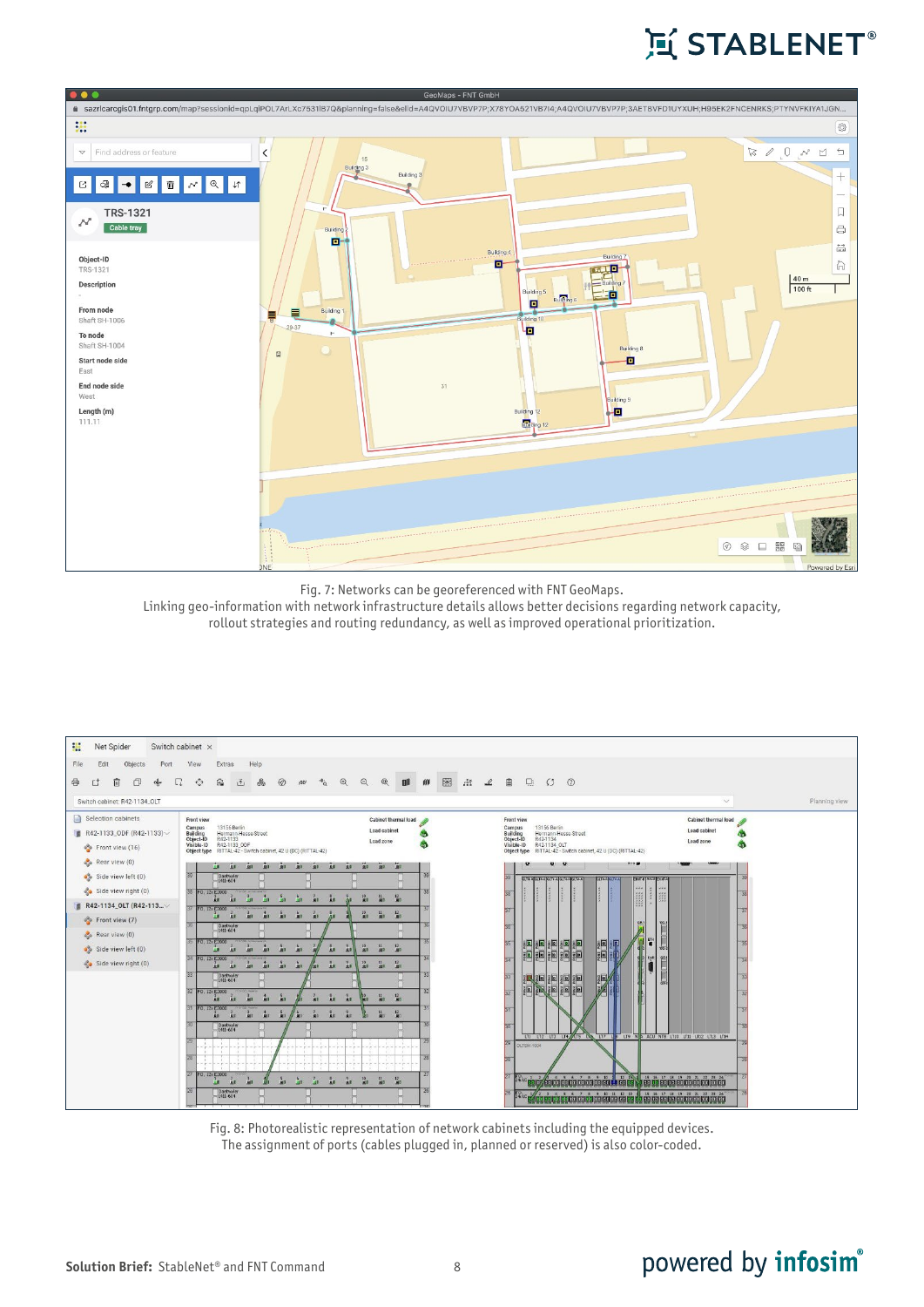# **Application in practice**

### **Reference: Large Banking Institution in Germany (high availability through transparency)**

### **Faster troubleshooting thanks to comprehensive documentation of the IT infrastructure**

For banks, the high availability of their IT infrastructure is of immense business importance. Network failures can cause considerable additional damage. High availability is therefore a top priority at one of Germany's largest private banks, and not just on paper. For this reason, this credit institution has relied on solutions from FNT and Infosim® for many years to ensure that all IT structures are mapped transparently, thus guaranteeing high availability of operations.

#### **A central infrastructure repository is the basis**

The basis for a fail-safe IT infrastructure at this bank is the comprehensive documentation of all important infrastructure components. This data on the IT infrastructure is stored within the FNT Command Platform, which in turn serves as the basis for processes. Not only does it contain all the important information on the individual IT assets, but the tool also maps the relationships between the assets and the dependencies between them.

Before the introduction of FNT's solution, employees had to make a site visit to the control cabinet in order to get an overview of whether enough height units or ports were available. Thanks to the FNT Command Platform, free capacities are displayed visually. Changes and conversions can be planned in parallel with ongoing operations. The documentation also shows which employee from which department is responsible for each component. In this way, the customer has already laid the foundation for creating a work order directly from the system using an automated workflow and initiating the replacement of a device in the future. A work order with precise work instructions supports the employee during implementation.

### **Auto-discovery of new components with StableNet® from Infosim®**

The customer first documents chassis in the infrastructure repository of the FNT Command Platform and then passes them on to StableNet® for readout. Modules are automatically detected by StableNet® as soon as they are integrated into the network. This information is transmitted to the FNT Command Platform via an interface and compared with the existing plans or documentation. Two complete, automatic reconciliations of the documentation for the existing infrastructure components take place every day - more than 14 million data records are transmitted per hour. Erroneous or missing entries in the documentation are thus immediately detected and automatically corrected. The situation is different for the chassis: here, an error report is created and corrected manually. The documentation thus always corresponds to the actual situation of the IT infrastructure. The result: the best possible data quality and reliability.

### **React faster to errors**

The private bank benefits most notably from this transparency when it comes to fail-safety and high availability. With reliable documentation as a basis, the tool from FNT provides essential support in the rapid rectification of faults. With a signal tracking function, all related devices can be identified in the event of a fault. This makes it possible to pinpoint the source of the fault and initiate the necessary measures.

All this increases fail-safety, reduces costs and enables faster provisioning of the IT service for the end user!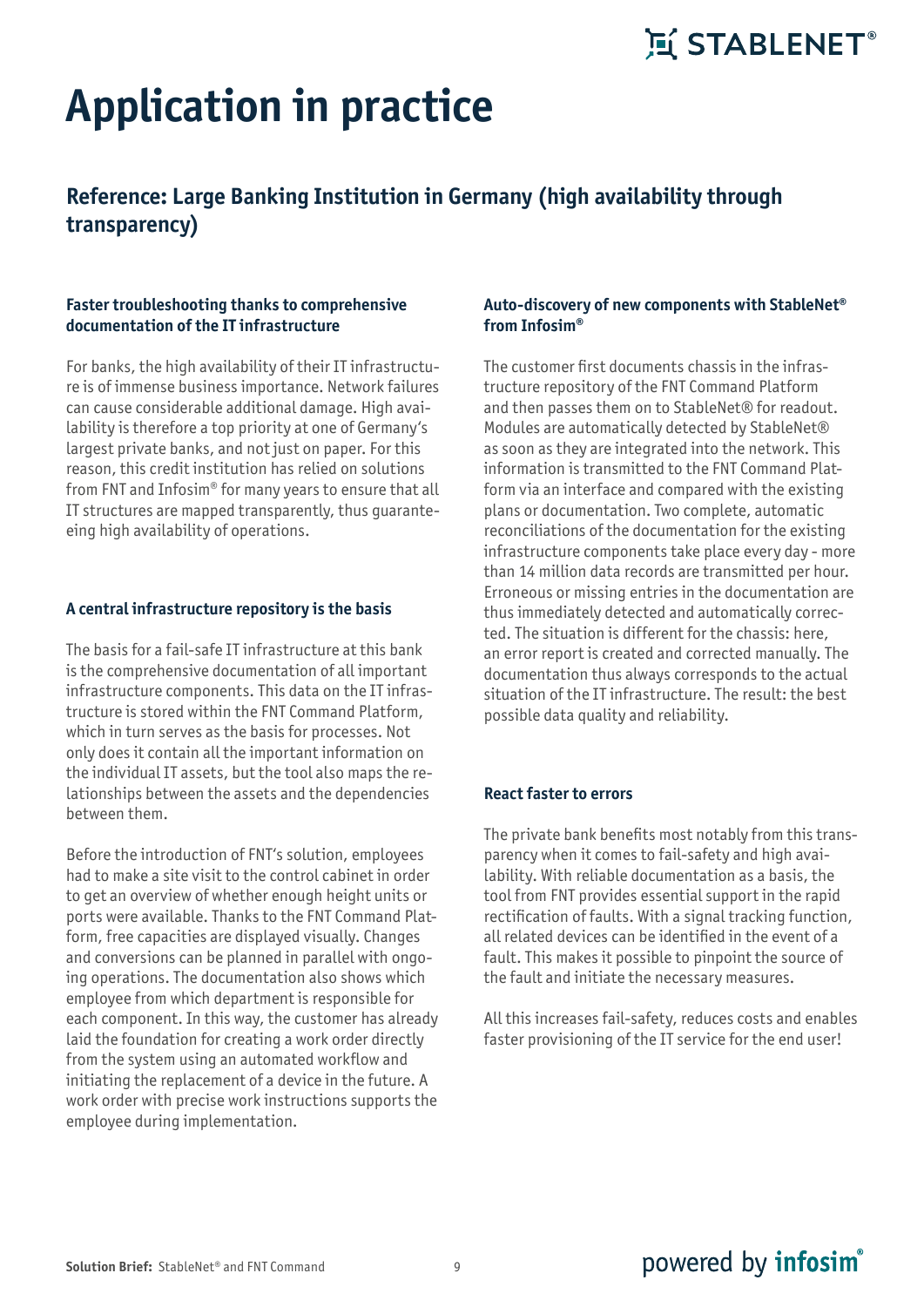### **The solution in detail**

Apart from the chassis, the network components scanned by StableNet<sup>®</sup> are compared with the documented status via the Auto-discovery (ADG) interface in FNT Command.

The results of this comparison are displayed in the FNT Command Auto-discovery Gateway. Data from communications networks collected by a network scanning tool is compared to the documented inventory in FNT Command through the FNT Command Auto-discovery Gateway (ADG).

The interface between FNT Command and StableNet<sup>®</sup> is used to match documented network nodes and all subcomponents, ports and connected inventory against network components scanned in real time. As part of the process, component properties such as MAC addresses, IP addresses, FQDN, etc. are updated, and newly detected subcomponents are automatically placed in FNT Command and documented.

Any discrepancies between the documentation and the network scanner results are logged or reported and corrected. The interface works cyclically in the background, but the individual functions can also be initiated manually. The raw data is exchanged via the StableNet® Rest API.

The auto-discovery data is converted from the supplied XML format of the auto-discovery application to the standardized format of the FNT Command ADG tables by a preprocessor before being transferred to the FNT Command system.

The following network components are collected and aligned at the private bank:

- **Chassis**
- Modules
- Submodules
- Ports
- Attributes of the network components

In total, more than 14 million records are matched per day!



Fig. 9: FNT Command and StableNet® in use at a financial institution

### **The productive system in numbers:**

| Switch cabinets: 6600 |        |
|-----------------------|--------|
| Chassis:              | 28000  |
| Data sockets:         | 180000 |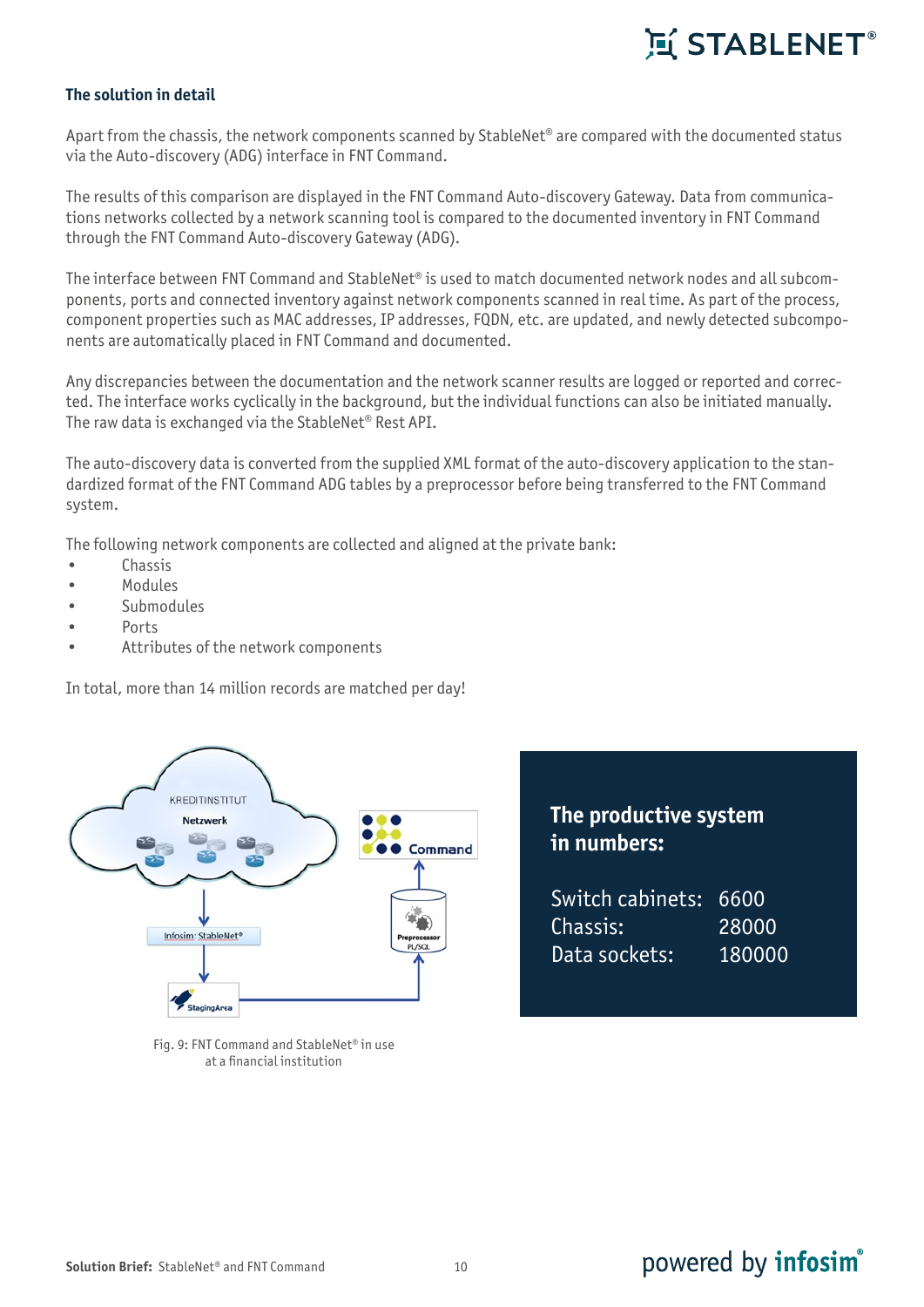# **Application in practice**

### **Reference: NetCom BW (Plan more efficiently and react faster to errors deployment at a regional telco carrier)**

### **Optimized Mean-Time-To-Repair and More Efficient Device Onboarding in Complex Networks**

NetCom BW is active as a regional carrier in the business areas of Internet, data communications, site networking and telephony for private and business customers in Baden-Württemberg, Germany. Especially in the field of telecommunications, the high availability of the services offered is a top priority, which is why effective network management tools are an indispensable building block in the company's internal IT infrastructure.

NetCom BW's complex and heterogeneous network, which is based on numerous technologies (such as WDM, PDH, SDH and MPLS) and hardware from different manufacturers, could only be managed in a time-consuming manner before the deployment of the FNT Command Platform and StableNet®. Particularly during network expansion and outages, the lack of cross-network documentation of the cable and device infrastructure resulted in high costs and unnecessarily long mean-time-to-repair (MTTR). In addition, the manual configuration of the individual devices was very timeconsuming, which is why a configuration solution that was as automated as possible was so important.

#### **Manage the entire network centrally**

The entire network infrastructure can now be managed centrally via a central configuration management database (CMDB), which is created and kept up-todate by the interaction of StableNet® and the FNT Command Platform. In addition, important customer information and service contracts can now also be accessed centrally.

For searches, the devices in the network are specified by the infrastructure repository of the FNT Command Platform and detected via the discovery function of StableNet®. With the central database, all assets that depend on a cable connection, device or component can now be identified quickly and easily.

#### **Significant cost reduction through up-to-date data**

In the past, NetCom BW often had problems with the target/actual comparison of available and occupied ports. When new customers were acquired, the creation of the necessary documentation was relatively quick, but when a customer decided to terminate the contract, the ports that were now available again were often still shown as occupied in the static documentation. These management problems surrounding dismantling would sometimes lead to incorrect investment decisions for hardware expansion, as they were made on the basis of outdated data.

These errors in the documentation have been a thing of the past since the combined use of StableNet® and the FNT Command Platform. With StableNet®, the existing device infrastructure can be recorded and merged with the planning data by means of a target/actual comparison in FNT Command.

With this highly accurate documentation, savings in the range of millions can be achieved through more effective planning.

#### **Centralized alert and event management**

In the event of planned service outages, business customers can also be notified directly from FNT Command via email or other departments can be informed that connections for certain services need to be rerouted. The average process time at NetCom BW has thus been significantly reduced.

With the help of the centralized alarm and event management system, the affected components and services caused by unplanned outages can be identified immediately and remedied as quickly as possible. The data required for this is provided to StableNet® by FNT Command and can be customized.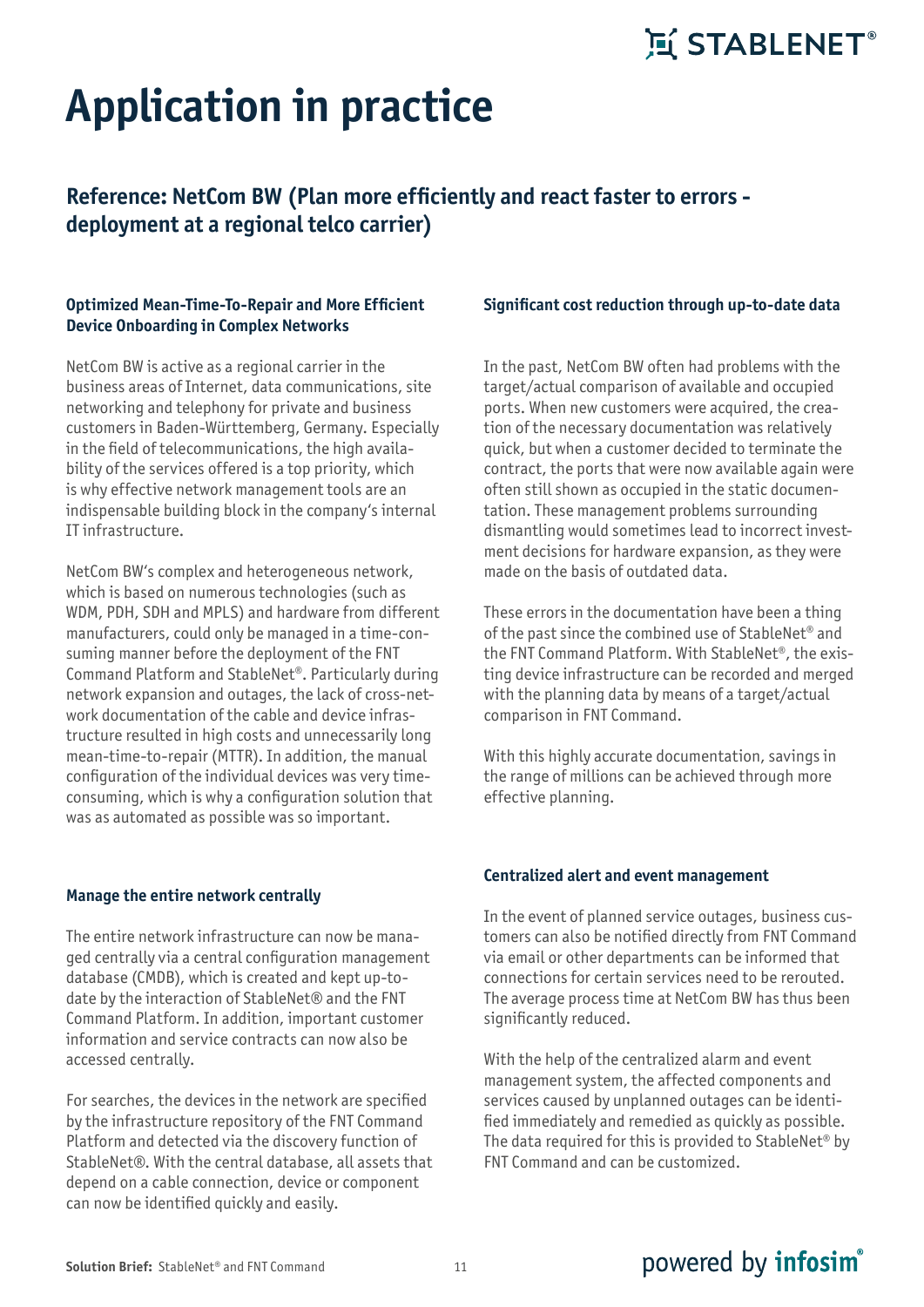### **Better overview through tagging**

Tagging provides a clear overview of the dependencies and links between individual devices and services, and it is possible to see at a glance which customers and services are affected in the event of problems or changes. Using StableNet® XML discovery, tags are initially created automatically and additional tags are added manually as needed (allowing for innumerable customization options!). The tag information can be mapped manually by the operator as needed.

This provides a clear overview of the steps and tasks required to initiate the appropriate processes and resolve any issues that arise as quickly as possible. This simplification of the problem solving processes allows a technically skilled employee in a NOC (Network Operations Center) to operate the network in a 24/7 model without having to rely on specialists.

#### **Step-by-step implementation at NetCom BW**

The integration of the FNT Command Platform and StableNet® is being implemented at NetCom BW in several phases, the first of which has already been completed. First, the decentralized existing documentation was merged into the CMDB of the FNT Command Platform and then existing systems were standardized in order to reduce the number of operating systems and manage assets and resources more efficiently.

The first phase also saw the implementation of monitoring, service management and visualization of approximately 75% of all network elements. In addition,

the required fault classes for alarm and fault management were defined and the automatic provisioning of DSLAMs from different manufacturers was implemented as much as possible.

The next phase of the implementation will include the expansion of the automated interaction of FNT Command and StableNet® (bidirectional integration) and also quality, consumption and inventory data in the CMDB. The functions already set up will also be extended to 100% of all network elements.

Furthermore, the automatic display of the complete network topology and the target/actual comparison of DSLAMs, ports and modules will be possible. Another part of this phase is the setup of network configuration and root cause analysis using StableNet® as well as the extension of automatic provisioning to DSLAMs, WDM Systems and MPLS Devices.

In the final phase, the plan is also to enable end-of-life management of components and devices as well as the integrated display of connections and affected departments. Likewise, supported by the data from the Infrastructure Repository of the FNT Command Platform, capacity planning will be improved upon and fault management via traps and syslogs enabled. Another step that is currently being planned is the implementation of an SMS gateway.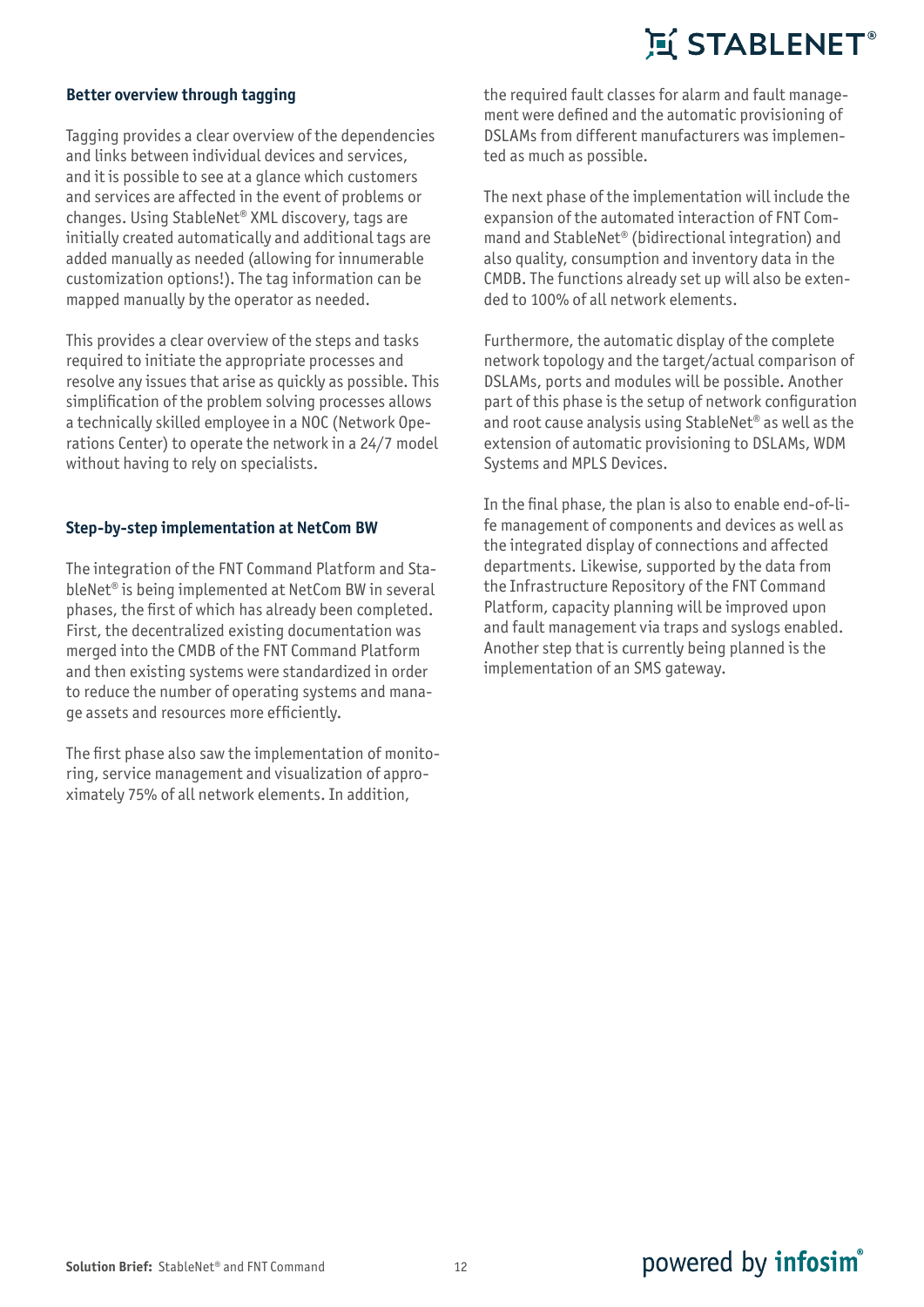# **About Infosim®**

Infosim® is a leading provider of automated service fulfillment and service assurance solutions for telcos, ISPs, managed service providers and enterprises. Since 2003, Infosim® has been evolving the StableNet® solution for its telco and enterprise customers, enabling inventory configuration, fault and performance management on a single platform.

Infosim® is privately held and has offices in Germany (Würzburg - headquarters), USA (Austin, TX) and Singapore. The company develops innovative software and IT solutions. The focus is on the development competence of the high-quality and high-performance products, which is made possible by a team of highly qualified and dedicated employees. All products are available for a trial period and Professional Services for a Proof of Concept (PoC) can be provided upon request.

In addition to building and maintaining long-term partnerships within the stakeholder community, Infosim® is also characterized by its enthusiasm for technology, which is demonstrated in numerous collaborations and projects with universities and research institutions. As a spin-off of the University of Würzburg, Infosim® and research are closely linked.



Fig. 10: Infosim® Base - Infosim® headquarters at Hubland in Würzburg, Germany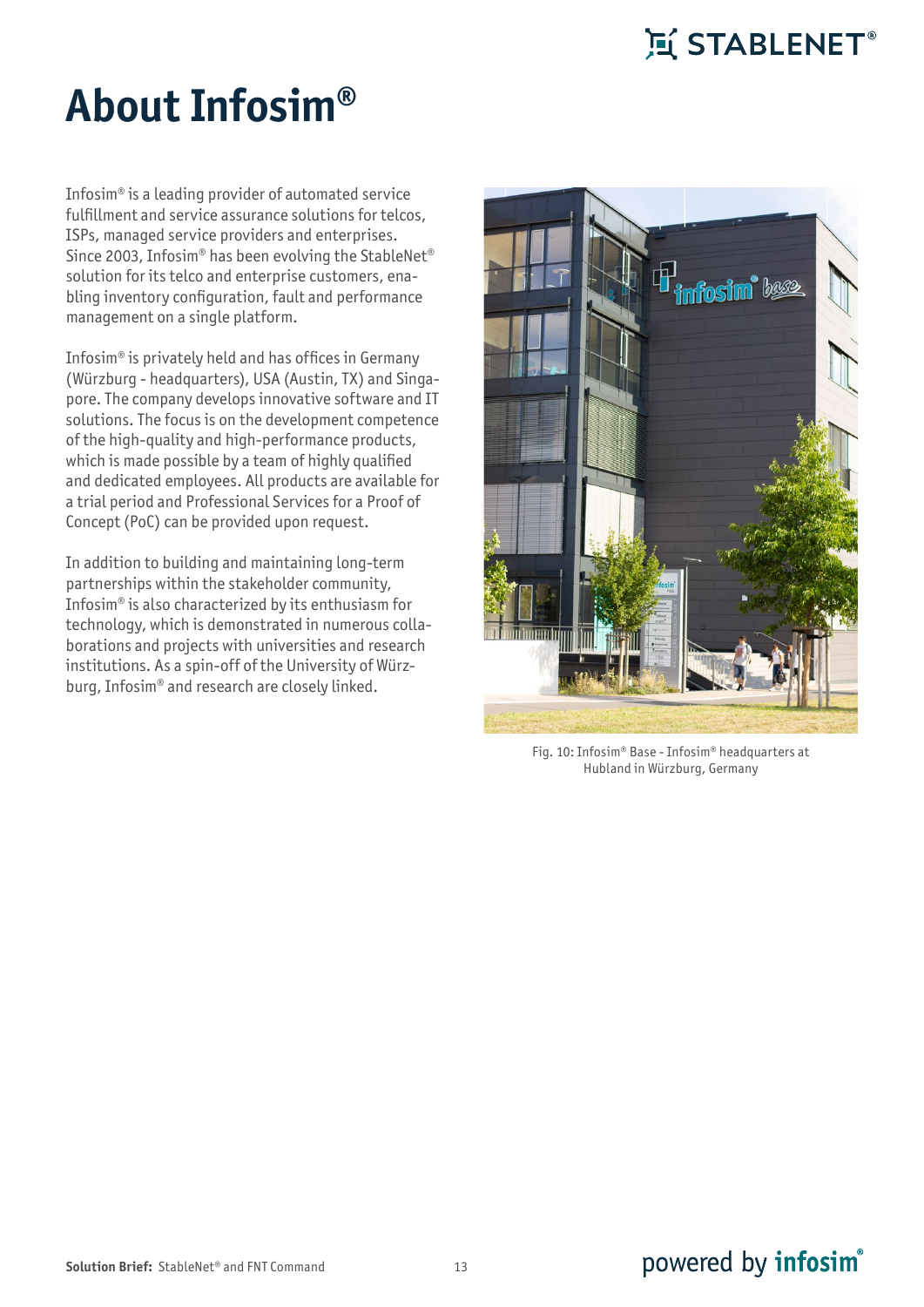# **About FNT**

FNT is a leading provider of software solutions for the integrated management of telecommunications, IT and data center infrastructure. FNT's solutions are cloud ready and can be used worldwide as an OSS/IT management application for communications service providers, enterprises and government organizations. Over 500 companies and public authorities rely on FNT to plan, document and manage their passive and active physical, logical and virtual IT, telecommunications and data center infrastructures, from the physical level to business services. FNT's unified resource management capabilities store this information in a vendor-agnostic uniform data model that builds a central system of record of a hybrid infrastructure. Whatever mixture of traditional on-premise IT and private, managed and public clouds an organization uses, the single source of information about all network assets that FNT provides is the key to gaining a clear understanding of overall utilization, capacities and asset status for more efficient planning, service assurance and fulfillment processes.

FNT is headquartered in Germany and has offices in the USA, Singapore, the UK and Russia. FNT offers its software in numerous countries through partnerships with market-leading IT service providers and system integrators.



Fig. 11: One of the company buildings of FNT in Ellwangen